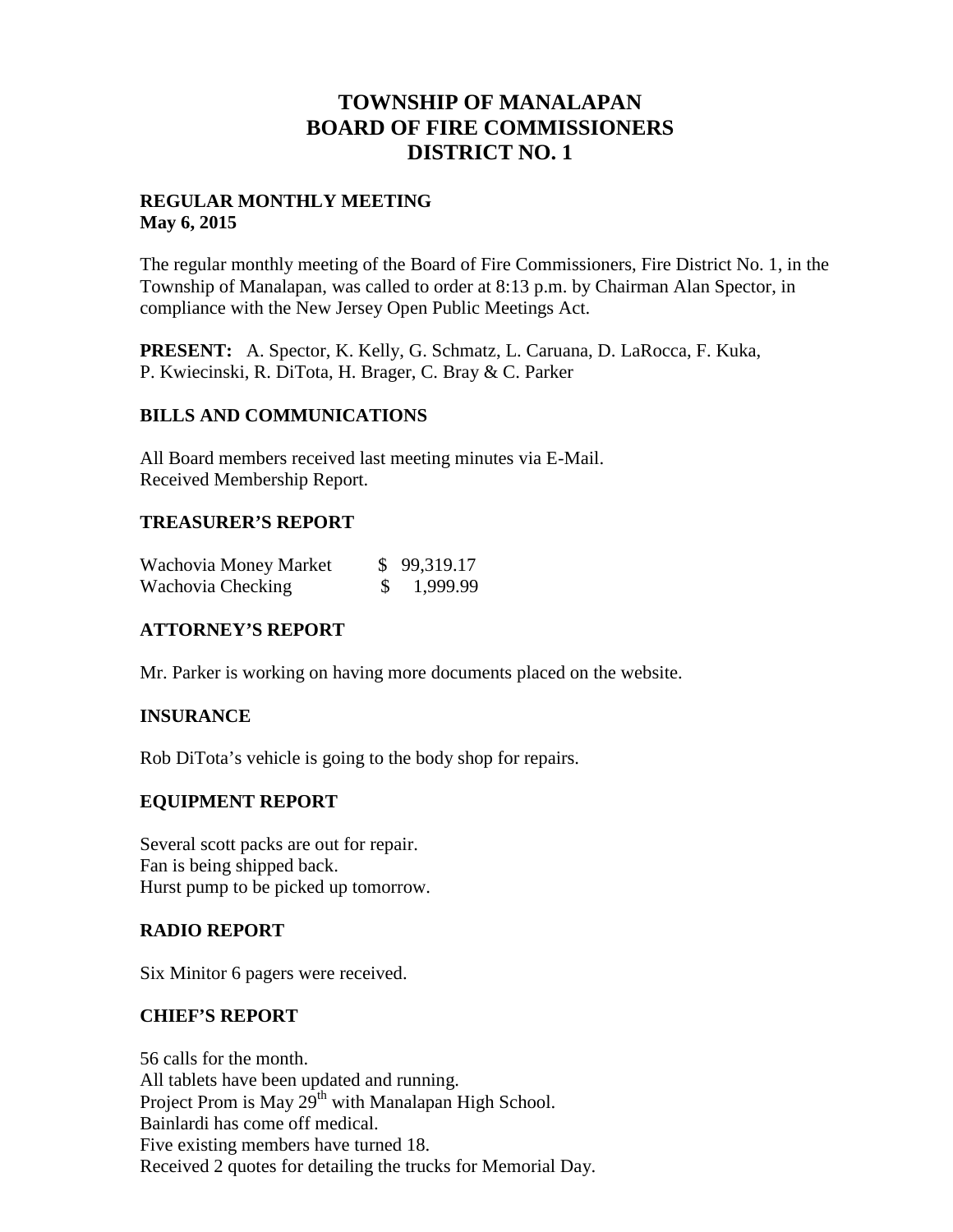#### **TRUCK REPORT**

26-1-93 – was towed to service station and had distributor cap and wires repaired.

#### **ASSOCIATION REPORT**

Need more door fobs; will have pricing for next meeting.

## **TRUSTEES' REPORT**

No report.

#### **OLD BUSINESS**

See attached.

#### **NEW BUSINESS**

Commissioner Kelly made a motion to pay all vouchers; this was seconded by Commissioner LaRocca. All voted aye.

Commissioner Kelly made a motion not to exceed \$2,000 to have the trucks detailed for Memorial Day; this was seconded by Commissioner LaRocca. All voted aye.

Commissioner Schmatz made a motion not to exceed \$5,800 to purchase a RAD57; this was seconded by Commissioner Kelly. All voted aye.

Mike Alongi is holding a CPR recertification class on May  $17<sup>th</sup>$  at 10:00 a.m. at the Satellite.

Commissioner Schmatz made a motion not to exceed \$1,500 to purchase Class A uniforms for Lavecchia, Weigert & Lezamiz; this was seconded by Commissioner Caruana. All voted aye.

Commissioner Schmatz made a motion not to exceed \$500 to purchase a non-structural helmet and Chaplain's shield; this was seconded by Commissioner LaRocca. All voted aye.

Pump testing is scheduled for May 15<sup>th</sup> and hose testing is scheduled for May 20<sup>th</sup>.

Commissioner Schmatz would like to have scott pack testing in June.

Meeting opened to the public at 8:43 P.M.

A motion was made by Commissioner Spector to adjourn; it was seconded by Commissioner Kelly and all voted aye.

Meeting adjourned at 8:55 P.M.

Respectfully submitted, Kenneth Kelly, Clerk